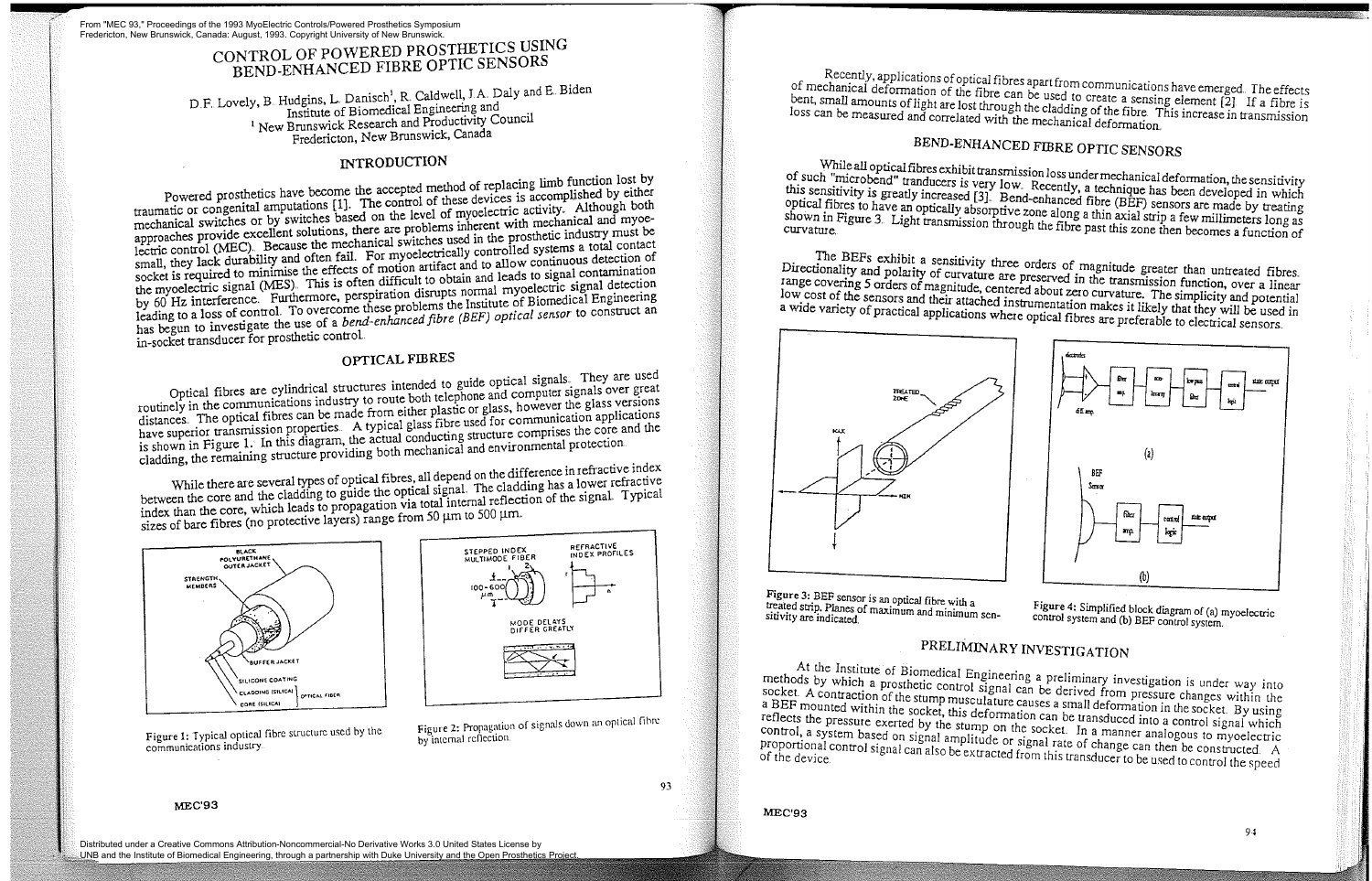The block diagrams of Figure 4 show the relative complexity of both the proposed BEF control system and a conventional MEC system A preliminary investigation demonstrated the feasibility of this approach but highlighted a problem inherent with the sensor. Residual pressure against the sensor varied considerably due to small alignment changes within the socket This baseline drift was stabilized by surrounding the sensor with a foam ring to introduce a pressure dead-zone The foam must be compressed before the sensor detects a change in pressure.

The BEF sensor, on the other hand, is a complex transducer requiring an LED light source and photodetector. The sensor must be mounted on a structure which exhibits an angular displacement with applied force. Because of the microradian sensitivity of the sensor, the magnitude of the displacement can be very small. Due to the nature of the BEF signal, post processing is simplified, requiring no nonlinear element

A plastic cuff was manufactured using conventional prosthetic materials which was used to house the BEF based pressure sensor. This was fastened to the inside surface of the cuff using double sided tape. The cuff was positioned over the bulk of the biceps muscle in a non-amputee volunteer subject and secured in place using a velcro strap. A pair of passive stainless steel electrodes were also located close to the sensor so that a comparison could be made between the myoelectric signal and pressure signal for the same contraction level.

The passive electrodes were connected to a conventional differential amplifier with a gain of 40,000 to provide the raw MES. This signal was further processed using an RMS converter to provide a signal whose level reflects the degree of muscle contraction. This is very similar to the usual method of processing a MES foi prosthetic control Two RMS converters were used in parallel so that a comparison between time constants could be made The BEF sensor was interfaced to an amplifier with a much reduced gain, x20 with no additional signal processing.

### EXPERIMENTAL PROTOCOL

Once the drift of the transducer had been compensated, a more controlled investigation into the nature of the control signal was initiated. It was thought useful to compare the control signal from a conventional myoelectric setup and that attainable from the BEF transducer Areas for investigation were the speed of the transducer and its sensitivity

The subject was instructed to perform a series of contractions of the biceps muscle while the signals from the electrodes and BEF sensor were recorded simultaneously A brief study of more complex muscular activity involving rotation of the forearm was also investigated

### EXPERIMENTAL RESULTS

Experimental results of using a BEF to extract signals suitable for prosthetic control have been very encouraging. In Figure 5 shown below, the output from the sensor is compared with the processed MES obtained for the same sequence of contraction patterns The graph shows the effect of 50 ms and 200 ms time constants for the MES processing along with the direct signal from the BEF The correlation between all three traces is immediately obvious While the 50 ms MES signal responds the quickest, the time constant of the BEF is estimated to be of the order of 100 ms. This compares favorably with typical time constants in commercial myoelectric controls

### MEC'93

95



Figure 5: Comparison between BEF signal and pro-<br>cessed MES.

I MES.<br>In Figure 6, the response of the BEF to a steady state contraction is illustrated. Comparison<br>In Figure 6, the response of the BEF to a steady state contraction is illustrated. Comparison to the signal obtained using the MES is also made. It is obvious that the variance in the BEF output<br>is much lower than that of either the 50 ms or 200 ms processed MES, and therefore provides a<br>more reliable signal. If am for amplitude coding beyond the usual limit of three levels, while still maintaining a quick response.<br>The most novel feature of the new sensor is shown in Figure 7. The output is truely bipolar

- responding to pressure changes in both directions. As the BEF is bent in the direction of the treated region, the transmission loss decreases.



MES Figure 7: Bipolar nature of the BEF compared to the

The signals recorded in Figure 8 show the effect of medial and lateral rotation of the upper arm. While the processed MES shows distinct muscle activity, discrimination between the two movements cannot be made. However, th hation trivial. Consequently, the use of this sensor for multi-function control is a distinct possibility.

MEC'93





Figure 8: Medial & lateral humeral rotation

From "MEC 93," Proceedings of the 1993 MyoElectric Controls/Powered Prosthetics Symposium Fredericton, New Brunswick, Canada: August, 1993. Copyright University of New Brunswick.

> One of the major advantages of using BEFs as sensing elements is in the simplicity of the processing necessary to derive the control signal In a myoelectric system an electrode pair placed over an activemuscle will transduce the underlying ionic currentflow in the muscle into an electrical signal. This low amplitude signal is contaminated with 60 Hz interference and must be differentially amplified and processed through a suitable nonlinearity and filter to extract a control signal This control signal is then compared to a set of switching levels to determine system state.